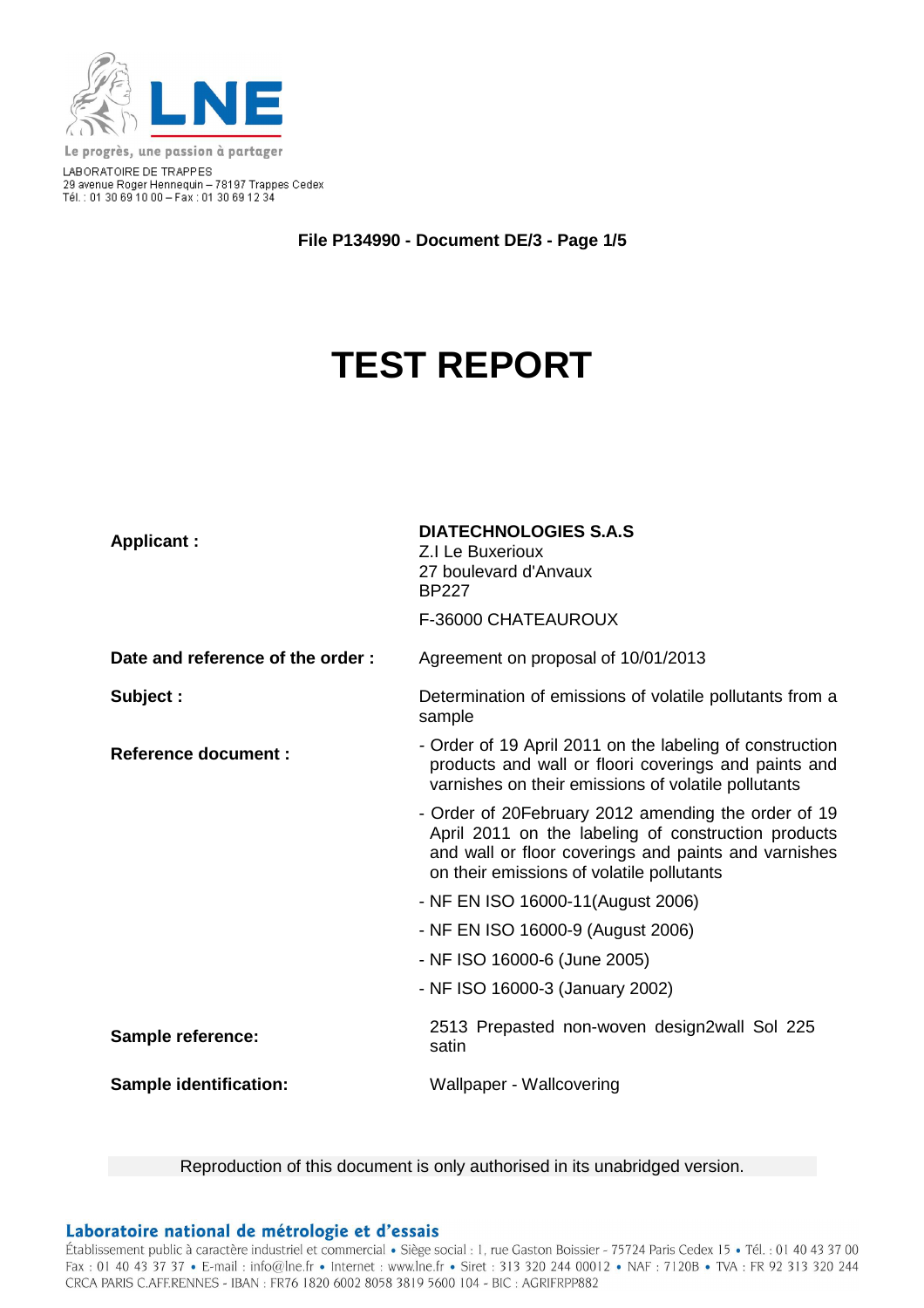## **1. SAMPLE DESCRIPTION**

Submitted by the applicant and left with the laboratory, a sample of « 2513 Prepasted non-woven design2wall Sol 225 satin » stored in an aluminium foil packaging.

Date of receipt 14<sup>th</sup> january 2013

## **2. OPERATING CONDITIONS OF THE TEST**

It involves measuring the release of certain compounds (VOCs, aldehydes) from a solid sample of construction product or wall or floor covering in a test chamber according to NF EN ISO 16000-9.

Emission scenarios (product loading factor and area specific air flow rate in the enclosure) are defined by the order of 19 April 2011 based on projected use of the product.

After removing the protective foil of the sample, a test specimen of 1  $m<sup>2</sup>$  has been installed in a test chamber at 23°C  $\pm$  2°C and 50%  $\pm$  5% relative humidity for 3 days (time  $t_0$  of the test) before sampling.

Characteristics of the test chamber :

- $-1$  m<sup>3</sup> chamber meeting the requirements of NF EN ISO 16000-9
- product loading factor 1 m<sup>2</sup>/m<sup>3</sup>
- area specific air flow rate  $0.5 \text{ m}^3/\text{m}^2/\text{h}$

Air samples were taken on the third day and doubled.

- For analysis, the air was sampled using constant flow rate pumps, equipped with absorbent containing Tenax to trap VOCs. (sampling and assay carried out according to NF ISO 16000-6).
- In addition, the air was sampled using constant flow rate pumps, provided with absorbent containing silica grafted dinitrophenylhydrazine (DNPH) grafted silica to trap aldehydes. (sampling and assay performed according to NF ISO 16000-3)
- The Tenax samples were then desorbed by thermal desorption and then assayed by gas chromatography coupled with mass spectrometry.
- The samples on silica tubes/DNPH were then desorbed to form the stable compound hydrazone, which was then assayed by HPLC liquid chromatography with UV / diode array detector.

#### **To be followed on next page**

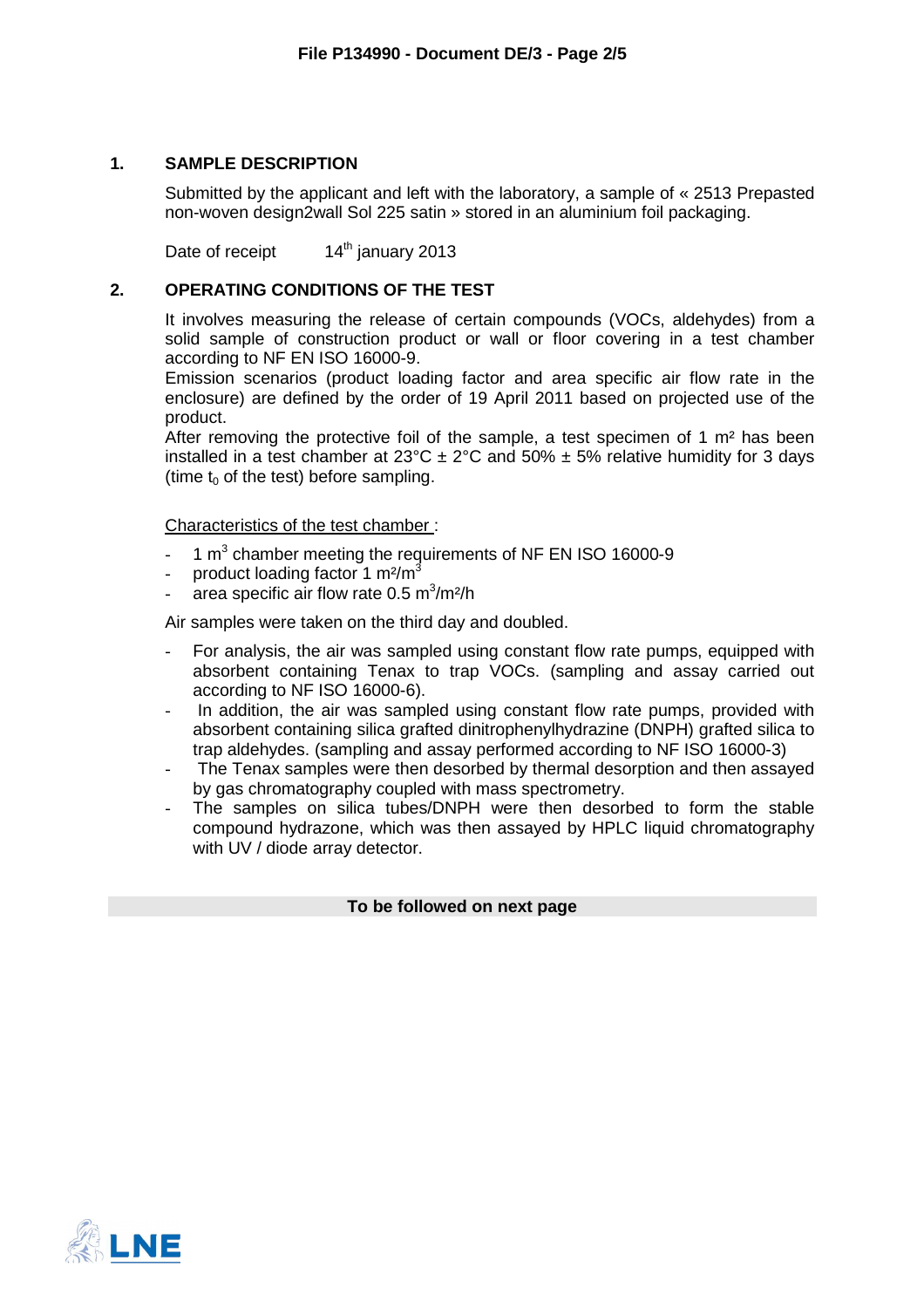A measurement of the blank was made beforehand to be sure that background concentrations of VOCs and aldehydes were less than  $2 \mu g/m^3$  individually and 20  $\mu$ g/m<sup>3</sup> total VOC (TVOC). The compounds of interest are those specified by the order of 19 April 2011.

Starting date of the test  $(t_0)$ : 15<sup>th</sup> april 2013 Ending date of the test  $(t_0 + 3 \text{ days})$ : 18<sup>th</sup> april 2013

## **3. CALCULATION OF EXPOSURE LEVELS AND CLASSES**

The requirements of the order are formulated in terms of exposure concentrations in a model room of 30  $m^3$  and an air change rate of 0.5 / h with a loading factor applicable to the product

- Chromatographic analyses lead to determine experimental concentrations of compounds at the end of the test (in mg/m<sup>3</sup>)
- Area specific emission rates of the compounds are obtained by multiplying the experimental concentrations by the actual area specific air flow rate in the chamber (in  $\mu$ g/m<sup>2</sup>/h) - in this case 0.5 (m<sup>3</sup>/m<sup>2</sup>/h)
- Exposure concentrations in the model room are obtained by dividing the area specific emission rates by the area specific air flow rate specified by the order for the product (in  $\mu$ g/m<sup>3</sup>) - in this case 0.5 (m<sup>3</sup>/m<sup>2</sup>/h)
- The classes for each compound and the worst case class are obtained by comparison of exposure concentrations to threshold limits of each class.

| Molecule               | CAS <sub>N°</sub> | Exposure<br>concentration<br>expressed in<br>$\mu$ g/m <sup>3</sup> | Emission<br>class | Labeling<br>emissison<br><b>Class</b> |
|------------------------|-------------------|---------------------------------------------------------------------|-------------------|---------------------------------------|
| Formaldehyde           | $50-00-0$         | < 2                                                                 | A+                |                                       |
| Acetaldehyde           | 75-07-0           | < 2                                                                 | A+                |                                       |
| Toluene                | 108-88-3          | < 2                                                                 | $A+$              |                                       |
| Tetrachloroethylene    | 127-18-4          | < 2                                                                 | $A+$              |                                       |
| Xylene                 | 1330-20-          | $\lt 2$                                                             | $A+$              |                                       |
| 1,2,4-trimethylbenzene | 95-63-6           | < 2                                                                 | A+                | A+                                    |
| 1,4-dichlorobenzene    | 106-46-7          | < 2                                                                 | $A+$              |                                       |
| Ethylbenzene           | $100 - 41 - 4$    | < 2                                                                 | A+                |                                       |
| 2-Butoxyethanol        | 111-76-2          | < 2                                                                 | A+                |                                       |
| <b>Styrene</b>         | 100-42-5          | < 2                                                                 | $A+$              |                                       |
| COVT                   |                   | 270                                                                 | A+                |                                       |

### **4. RESULTS**

**To be followed on next page**

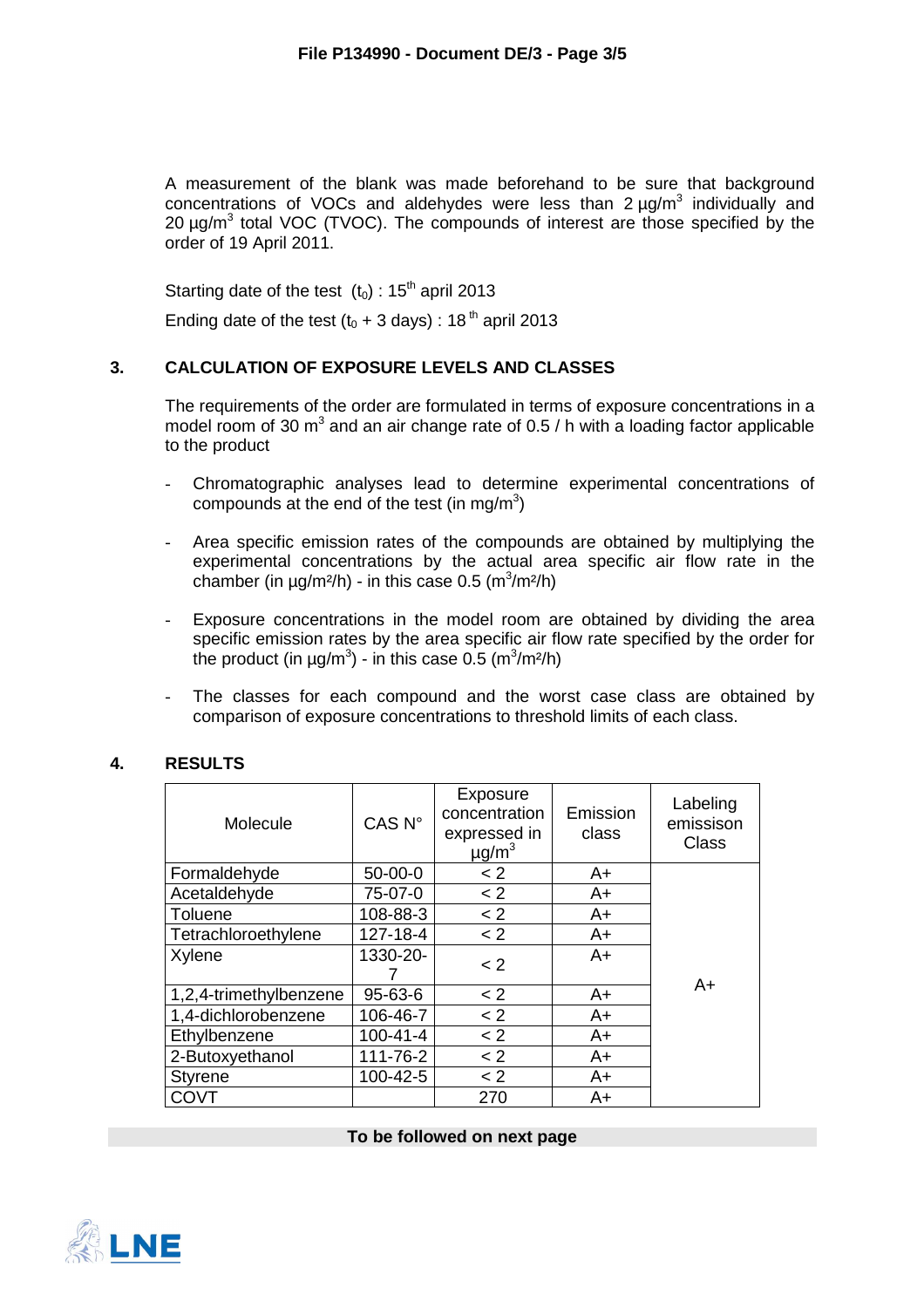## **5. CONCLUSION**

The sample can be **A+** rated in accordance with the Orders of 19 April 2011 and 20 February 2012 on labeling of construction products and wall or floorcoverings and paints and varnishes on their emissions of volatile pollutants. In appendix is a model of label to use.

**Trappes, the 18 December 2014** 

**Test Officer**  $\overline{\text{de }m_{\text{e}}}$ **Xavier POISSON** 

**The reported results are only applicable to samples, products or material submitted to LNE and as described in this document.**